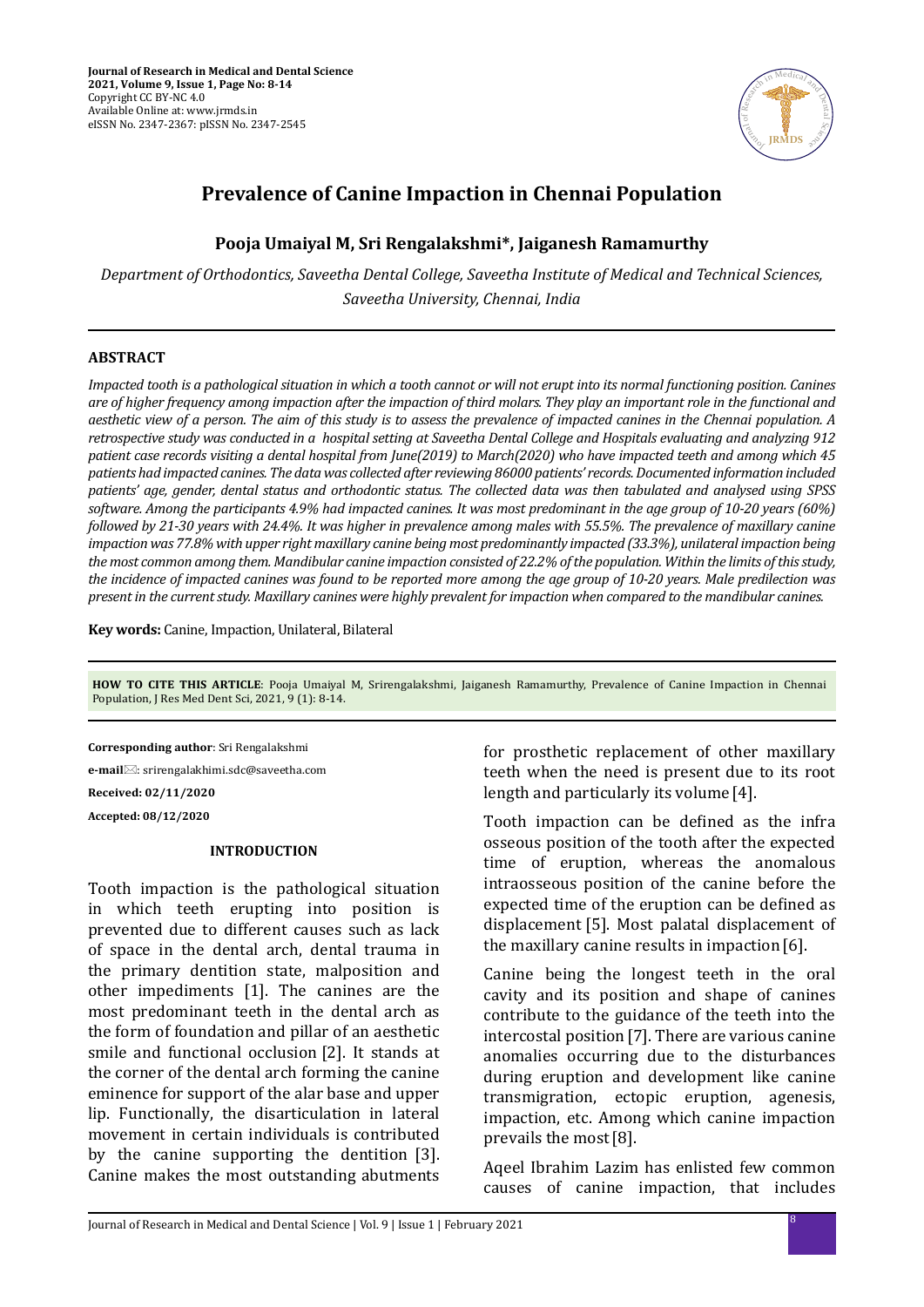ankylosis, abnormal position of tooth bud, tooth length and size discrepancy, cyst and tumors, delayed shedding or early loss of deciduous canine, iatrogenic, dilaceration and idiopathic[9] Except for third molars, canine impactions are the most common[10,11]. Overall, the incidence of impacted maxillary canine is suggested to be 0.9-2.2%[12]. But mandibular canine impaction shows an incidence of at least 20 times lower than the maxillary canine impaction. The reported incidences of canine impaction vary from 0.8% to 5.2% in normal populations. 1.7% to 4.5% of the cases had bilateral impaction and females had more impacted canines than the males [13].

The extractions of deciduous canines, in specific cases when the condition is identified early would allow the impacted canines to correct their paths of eruption to erupt into the mouth in relatively good alignment[14]. This interceptive treatment may further reduce complications associated with palatally impacted canines including root resorption of the lateral incisors and the need for complex surgery and orthodontic intervention [15]. Previously our team had conducted numerous clinical trials [15-17], in-vitro studies [3], comparative studies [18-19], case reports [20,21] and reviews [2,7,22] over the past many years. Now we are focusing on epidemiological studies. The idea for this study stemmed from the current interest in our community. With this in mind, the aim of this study was to assess the prevalence of impacted canines in the chennai population.

#### **MATERIALS AND METHOD**

A retrospective study was conducted in a hospital setting at Saveetha Dental College and Hospitals evaluating and analysing 912 patient case records visiting a dental hospital from June(2019) to March (2020) who have impacted teeth and among which 45 patients had impacted canines. The data was collected after reviewing 86000 patients' records. The advantage of conducting this study in a hospital setting was the ease of Data Collection containing similar ethnicity with the involvement of both the genders. The unavailability of location specific data was the disadvantage of this study. Ethical approval for conducting the study was obtained from the Institutional Scientific Review Board, Saveetha Dental College and Hospitals.

The collected data from the dental status and oral surgery status of the patient records were then tabulated in excel and then imported into SPSS software. Incomplete data was verified with the concerned department or patient or excluded from the study. Sampling bias for the study was minimized by including all the required data. Internal validity being strict inclusion and exclusion criteria followed for all eligible samples and the external validity is the study being epidemiological.

The collected data included age, gender, skeletal malocclusion, treatment suggestion and treatment done.

A statistical test was done using a chi-square test with SPSS by IBM. Independent variables included age and gender of the participants, whereas the dependent variables included the patients undergoing fixed appliance treatment, skeletal malocclusion cases, patient undergoing orthognathic surgery, patient undergoing both orthognathic and fixed appliance treatment. All of these were analyzed using correlation and association.

#### **RESULTS AND DISSCUSSION**

In this retrospective study a total of 912 patients had impacted teeth, among which 56.8% were males and 43.2% were females (Table 1). Among the study population a total of 45 (4.9%) patients had impacted canines. The prevalence of impaction was higher among the age group

| tuble 21 Debellioed the ulbertouten of beauty population buben on age una genuell |             |            |             |
|-----------------------------------------------------------------------------------|-------------|------------|-------------|
| <b>Age in Years</b>                                                               | Gender      |            | Total       |
|                                                                                   | Male        | Female     |             |
| $20 - 10$                                                                         | 61(6.7%)    | 62(6.8%)   | 123 (13.5%) |
| $21 - 30$                                                                         | 274(30%)    | 209(22.9%) | 483 (52.9%) |
| $31 - 40$                                                                         | 125(13.7%)  | 97(10.6%)  | 222(24.3%)  |
| 41-50                                                                             | 47(5.1%)    | 17(1.9%)   | 64(7%)      |
| $51 - 60$                                                                         | 10(1.1%)    | 7(0.8%)    | 17 (1.9%)   |
| 60 and above                                                                      | $1(0.1\%)$  | 2(0.2%)    | 3(0.3%)     |
| Total                                                                             | 518 (56.8%) | 394(43.2%) | 912 (100%)  |

**Table 1: Describes the distribution of study population based on age and gender.**

<sup>9</sup> Journal of Research in Medical and Dental Science | Vol. 9 | Issue 1 | February 2021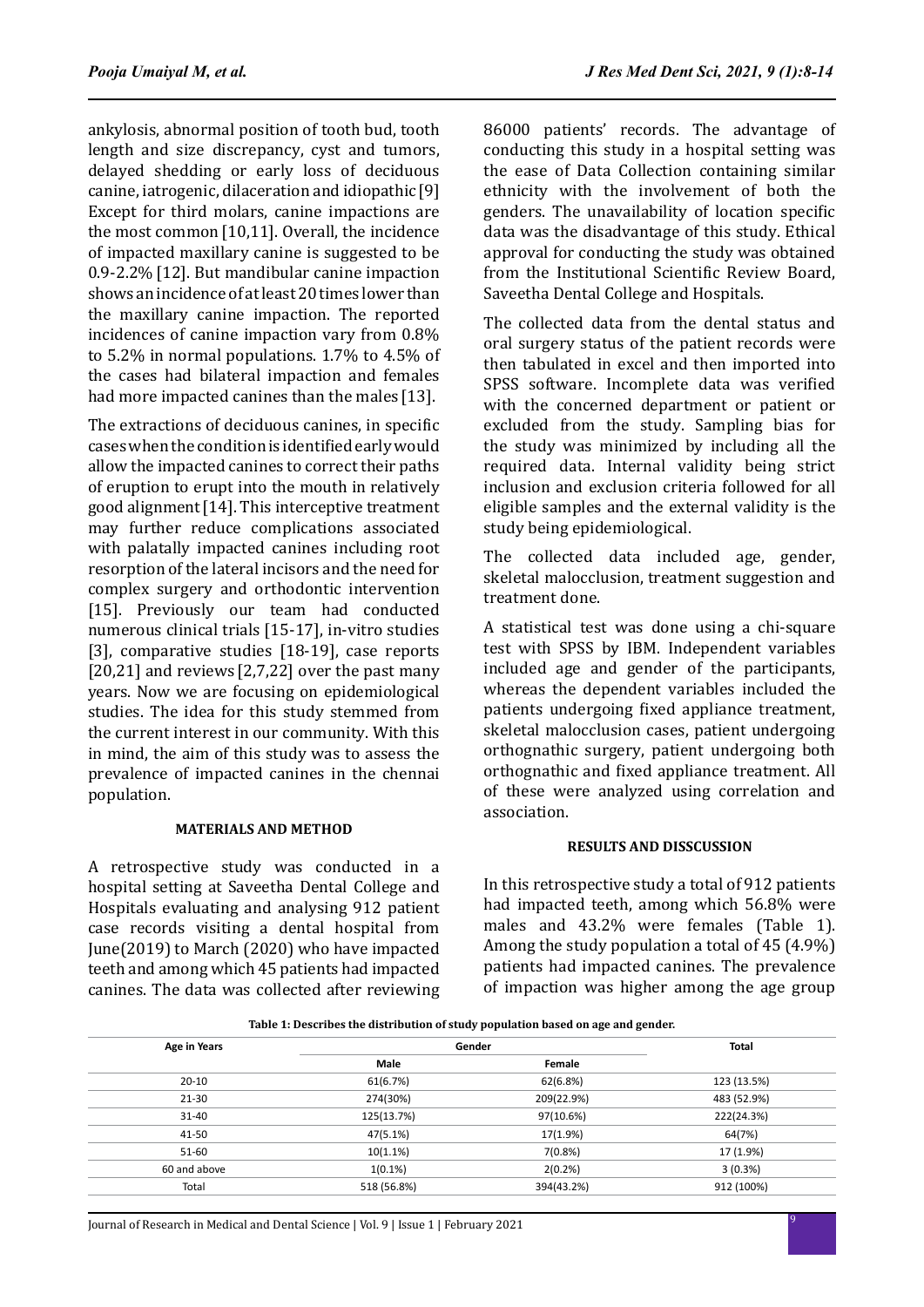of 10-20 years (60%) followed by 21-30 years (24.4%) with an overall male predilection  $(24.4\%)$  with an overall of 55.5% (Table 1). Female predominance of 51.8% was seen in 10-20 years of age and a male predominance of 81.8% was seen in 21-30 years of age (Figure 1). However, it is statistically insignificant with a p value >0.05. The frequency distribution of impacted teeth in the Chennai population consisted of 4.95% canine impactions in total with a higher prevalence of upper right impacted canine (2.2%) followed by upper left impacted canine with 1.65% (Figure 2). Among the population with canine impaction, prevalence of maxillary canine impaction was 77.8%, in which 33.3% had upper right maxillary impacted canine. And 22.2% had impacted mandibular canine (Figure 3). Unilateral impacted maxillary canines were the highest in prevalence followed by bilaterally impacted canine, mandibular impacted canine being the least. According to the position of the impacted canine, maxillary palatal impaction of canine has the highest prevalence of 50% followed by buccally placed maxillary impacted canine (33.3%) and 16.7% of them had mandibular buccal impaction of canine (Figure 4).



**Figure 1: Bar chart showing association between gender and age group of the participants with canine impaction. X axis represents the gender of the participants according to their age group and Y axis represents the number of participants with canine impaction. Among 4.9% of the participants who had impacted canines, 55.5% constitutes male (red) and 45.5% constitutes female (blue). Prevalence of canine impaction**  was more among the males compared to females. However, it is statistically not significant (Pearson's Chi Square value: 4.323, df: 3, p value: **0.229 (>0.05)) Hence there is no association between the gender and age group of the participants.** 



**Figure 2: Bar chart representing the frequency distribution of impacted teeth in the Chennai population. Among the study population, canine impaction totals to 4.95% and the most predominantly impacted canines are upper right impacted canine (2.20%) followed by upper left impacted canine (1.65%).**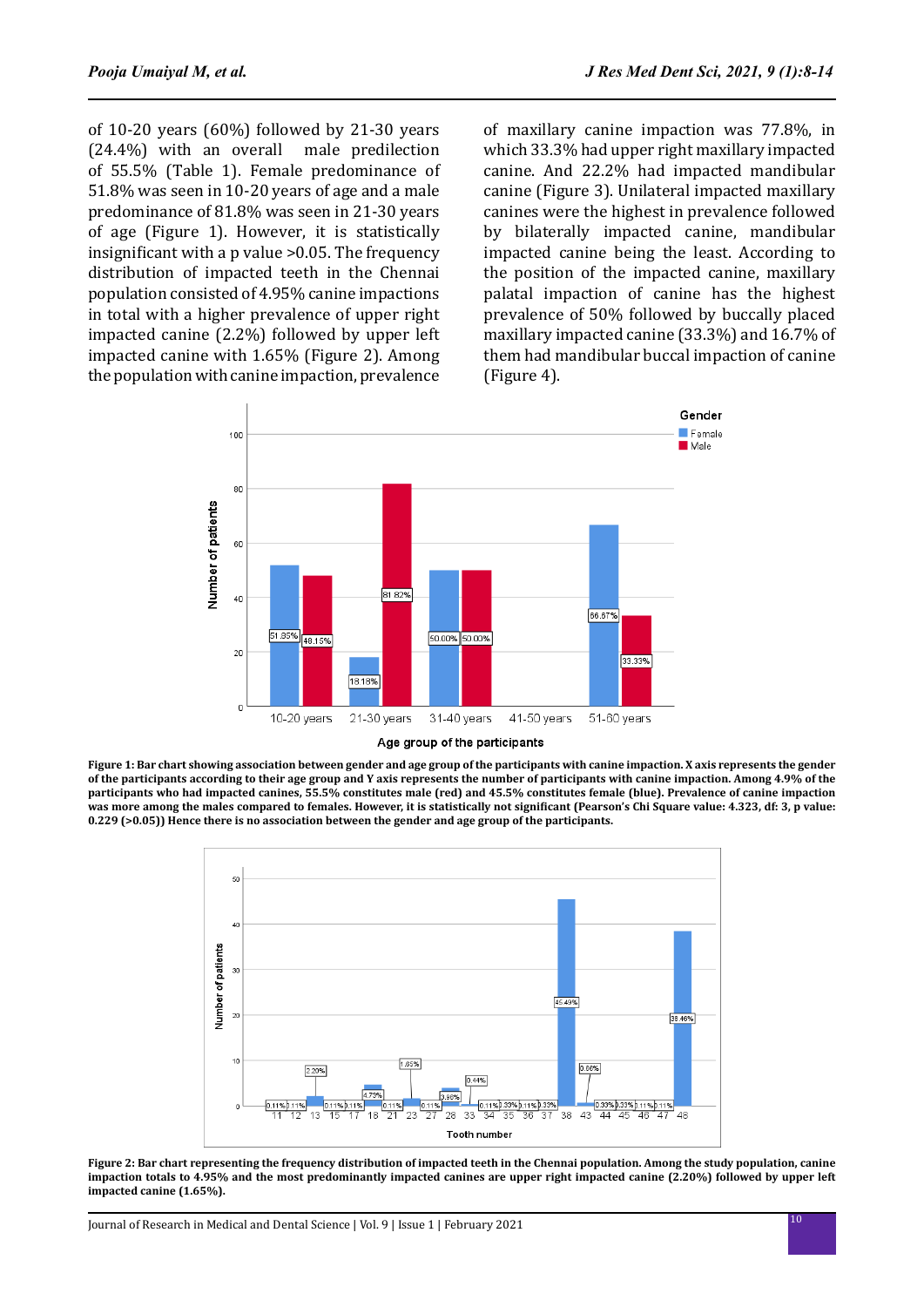

**Figure 3: Bar chart representing the frequency distribution of canine impaction in the Chennai population. Among the impacted canine population, higher prevalence of the population had upper right impacted canine (orange), followed by upper left impacted canine (green), lower right impacted canine (red) and lower left impacted canine (yellow).**



**Figure 4: Bar chart showing the frequency distribution of the site of canine impaction. The highly prevalent site of canine impaction being maxillary palatal (pink), followed by maxillary buccal canine impaction (violet) and then mandibular buccal (grey).**

The management of impacted canines is important in terms of esthetics and function [19]. Clinicians must formulate treatment plans that are in the best interest of the patient and they must be knowledgeable about the variety of treatment options [23]. When patients are evaluated and treated properly, clinicians can reduce the frequency of ectopic eruption and subsequent impaction of the maxillary canine [17,21].

The simplest interceptive procedure that can be used to prevent impaction of permanent canines is the timely extraction of the primary canine [16]. This procedure usually allows the permanent canines to become upright and erupt properly into the dental arch, provided sufficient space is available to accommodate them[22].

Various surgical and orthodontic techniques may be used to recover impacted maxillary canines [20]. The proper management of these teeth, however, requires that the appropriate surgical technique be used and that the clinician be able to apply measured forces in a favorable direction [17,18]. This allows for complete control in efficient correction of the impaction and for avoidance of damage to adjacent teeth [24]. Careful selection of surgical and orthodontic techniques is essential for the successful alignment of impacted canines.

In the present study the prevalence of impacted maxillary canines among the overall population was 3.85% and among the canine impacted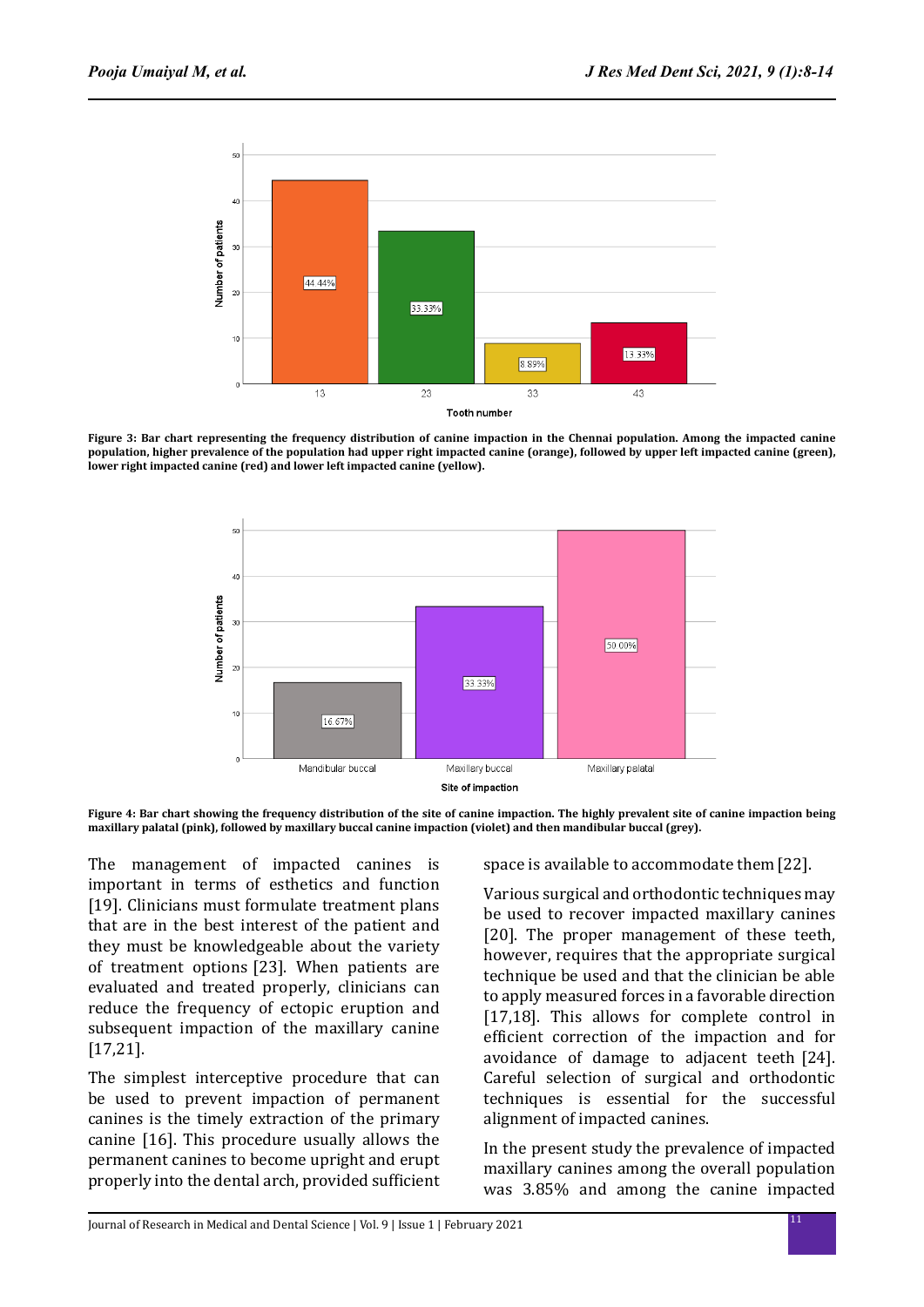population it was 77.8% which is similar to the study by Sharmila R et al. [25] that showed 82.35% of maxillary canine impaction. 16.7% had impacted mandibular canines similar to 17.65% of it in Sharmila.R et al., study. Whereas a study by Chu et al. [26], showed 2.1% of prevalence of impacted maxillary canine among the caucasian and chinese populations, A study by Sandhya Jain et al. [8], showed 0.94% of impacted maxillary canine among the central indian population.

The prevalence of impacted mandibular canine in this study was found to be 22.2% among the overall population and 1.1% among the impacted canine population. This is supported by Sharmila R et al. [25], study showing 17.65%, Grover and Lorton [27] reported 0.22%, Chu et al. [26], reported 0.07% among 7486 patients. Aydin et al. [28], showed 0.44% of mandibular canine impaction among 4500 patients of turkish population.

Most of the studies published on impacted maxillary canines have dealt with characteristics of unilateral impactions [29-31], although others conclude that bilateral impaction is more usual [32]. Our findings are in line with previous results suggesting that unilateral impaction is more prevalent than bilateral. Takahma and Aiyama showed the most common finding as the unilateral impaction and studies by Stahl et al., and Sacerdoli. R et al. [33,34] showed the higher incidence side being the right side which in contradiction, according to Harzer et al. the side mostly affected was the left quadrant. Study by Sandhya Jain et al. [8], also supported our present study's findings, whereas Bass et al. [35], contradicted it by bilateral impaction being the highest of prevalence. Furthermore, the position of the impacted maxillary canines varied greatly. In a European population, palatal canine impaction was around five times more frequent than in an Asian population [36]. In contrast, Kim et al. [37] argue that there is a threefold greater tendency for labial impaction in a Korean population. These differences likely relate, at least in part, to racial differences in jaw bone structure. The report by Zhong et al. [38] strongly supports this opinion, finding that the Chinese also exhibit a greater prevalence of labial impactions (2.1 times more than palatal). In the present study, 70.23% of canines were palatally impacted, with 13.74% impacted labially.

When it comes to the distribution of the prevalence of impacted canine according to the gender, in the present study females had a lesser prevalence than the males. Whereas in other studies by Gunduz K et al. [39], and Dachis F et al. [10] showed higher prevalence among females. But equal occurrence of impacted canine in both females and males was reported by some studies [8,40].

The limitation of the study conducted includes the reduction or the availability of the amount of data obtained, the unequal distribution of cases and the unavailability of the location specific datas. Hence, the results of this study must be interpreted within the limitations of this study and further cohort studies must be done including larger sample size. Such study should also include other associated factors like the treatment plan, surgical intervention, etc.

# **CONCLUSION**

Within the limits of this study, the prevalence of impacted canines was found to be reported more among the age group of 10-20 years with a male predominance. Maxillary canines were highly prevalent for impaction when compared to the mandibular canines.

Canine being the most important teeth in the oral cavity, knowledge on the impaction of it is necessary for the orthodontists to diagnose these at an early age in order to treat efficiently. As the prevalence of canine impaction varies from one population to another, it is of paramount importance that there should be data from all population groups.

# **ACKNOWLEDGMENTS**

I am sincerely thankful to Saveetha Dental College and Hospital, Chennai for providing me with the opportunity to write a research paper in the form of a dissertation on the topic " Prevalence of canine impaction in chennai population'."

I am also thankful to Dr. Srirengalakshmi for guiding me in every stage of this research paper. Without her support it would have been very difficult for me to prepare the paper so meaningfully.

I also would like to thank the department of Information Technology of Saveetha Dental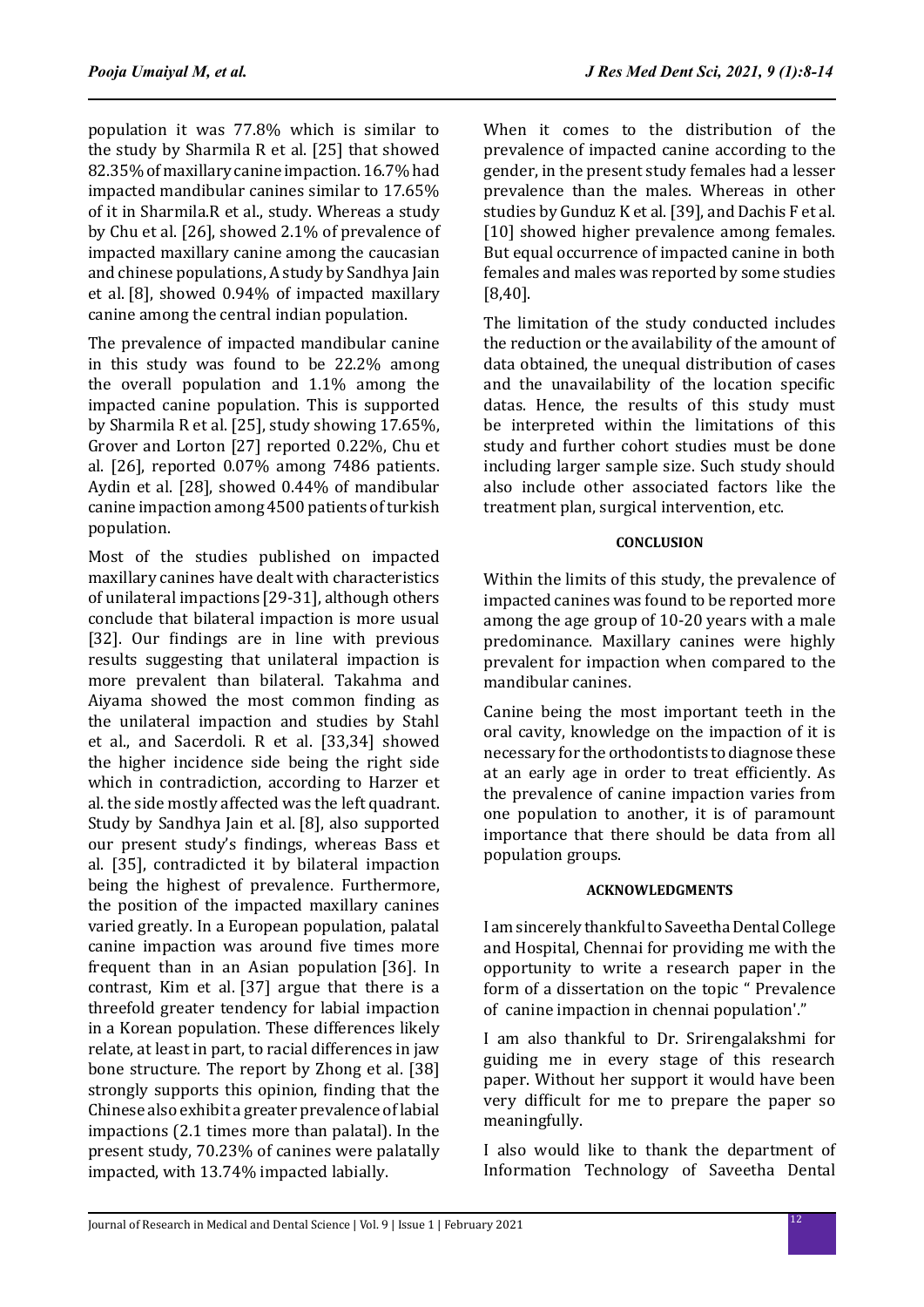College and Hospital, who had helped me during the course of this research paper for the collection of required datas of the patients.

#### **CONFLICTS OF INTEREST**

The authors declare that they have no conflicts of interest.

#### **REFERENCES**

- 1. Walters H. Lower third molar treatment. Brit Dent J 1997; 182:207–207.
- 2. Vikram NR, Prabhakar R, Kumar SA, et al. Ball headed mini implant. J Clin Diagn Res 2017; ZL02–3.
- 3. Kamisetty SK, Verma JK, Arun, et al. SBS vs inhouse recycling methods-An invitro evaluation. J Clin Diagn Res 2015; 9:ZC04–8.
- 4. Mulick JF, James F. Mulick on impacted canines. J Clin Orthod 1979; 13:824–834.
- 5. Rubika J, Felicita AS, Sivambiga V, et al. Gonial angle as an indicator for the prediction of growth pattern. World J Dent. 2015; 6:161–163.
- 6. Power SM, Short MB. An investigation into the response of palatally displaced canines to the removal of deciduous canines and an assessment of factors contributing to favourable eruption. Br J Orthod 1993; 20:215–223.
- 7. Viswanath A, Ramamurthy J, Dinesh SPS, et al. Obstructive sleep apnea: awakening the hidden truth. Niger J Clin Pract 2015; 18:1–7.
- 8. Jain S, Debbarma S. Patterns and prevalence of canine anomalies in orthodontic patients. Med Pharm Rep 2019; 92:72–78.
- 9. Shapira Y, Kuftinec MM. Maxillary tooth transpositions: Characteristic features and accompanying dental anomalies. Am J Orthod Dentofacial Orthop 2001; 119:127–134.
- 10. Dachi SF, Howell FV. (1961). A survey of 3874 routine full-mouth radiographs. II. Study of impacted teeth. Oral Surg Oral Med Oral Pathol 1961; 14:1165-1169.
- 11. Thilander B, Myrberg N. The prevalence of malocclusion in Swedish schoolchildren. Scand J Dent Res 1973: 81:12–21.
- 12. Röhrer A. Displaced and impacted canines A radiographic research. Inter J Orthod Oral Surg Radiog 1929; 15:1003–1020.
- 13. Abu-Hussein M, Watted N, Hussien E, et al. Maxillary impacted canines. Clinical Review 2017; 1:10–26.
- 14. Becker A, Zilberman Y, Tsur B, et al. Root length of lateral incisors adjacent to palatally-displaced maxillary cuspids. Angle Orthod 1984; 54:218–225.
- 15. Felicita AS. Quantification of intrusive/retraction force and moment generated during en-masse retraction of maxillary anterior teeth using mini-implants: A

conceptual approach. Dental Press J Orthod 2017; 22:47–55.

- 16. Jain RK, Kumar SP, Manjula WS, et al. Comparison of intrusion effects on maxillary incisors among mini implant anchorage, j-hook headgear and utility arch. J Clin Diagn Res 2014; 8:ZC21–4.
- 17. Samantha C, Sundari S, Chandrasekhar S, et al. Comparative evaluation of two bis-GMA based orthodontic bonding adhesives-A randomized clinical trial. J Clin Diagn Res 2017; 11:ZC40–4.
- 18. Ramesh Kumar KR, Shanta Sundari KK, Venkatesan A, et al. Depth of resin penetration into enamel with 3 types of enamel conditioning methods: A confocal microscopic study. Am J Orthod Dentofacial Orthop 2011; 140:479–485.
- 19. Sivamurthy G, Sundari S. Stress distribution patterns at mini-implant site during retraction and intrusion—A three-dimensional finite element study. Prog Orthod 2016; 17:4.
- 20. Felicita AS. Orthodontic management of a dilacerated central incisor and partially impacted canine with unilateral extraction-A case report. Saudi Dent J 2017; 29:185–193.
- 21. Felicita AS. Orthodontic extrusion of ellis class VIII fracture of maxillary lateral incisor-The sling shot method. Saudi Dent J 2018; 30:265–269.
- 22. Krishnan S, Pandian S, Kumar SA, et al. Effect of bisphosphonates on orthodontic tooth movement-an update. J Clin Diagn Res 2015 9:ZE01–5.
- 23. Felicita AS, Chandrasekar S, Shanthasundari KK, et al. Determination of craniofacial relation among the subethnic Indian population: A modified approach- (Sagittal relation). Indian J Dent Res. 2012; 23:305–312.
- 24. Dinesh SPS, Arun AV, Sundari KKS, et al. An indigenously designed apparatus for measuring orthodontic force. J Clin Diagn Res 2013; 7:2623–2626.
- 25. Sharmila R. Incidence of impacted canine using orthopantomogram. J Pharm Sci 2016; 8:921.
- 26. Chu FCS, Li TKL, Lui VKB, et al. Prevalence of impacted teeth and associated pathologies-A radiographic study of the Hong Kong Chinese population. Hong Kong Med J 2003; 9:158–163.
- 27. Grover PS, Lorton L. The incidence of unerupted permanent teeth and related clinical cases. Oral Surg Oral Med Oral Pathol 1985; 59:420–425.
- 28. Aydin U, Yilmaz HH, Yildirim D, et al. Incidence of canine impaction and transmigration in a patient population. Dentomaxillofac Radiol 2004; 33:164–169.
- 29. Aktan AM, Kara S, Akgünlü F, et al. The incidence of canine transmigration and tooth impaction in a Turkish subpopulation. Eur J Orthod 2010; 32:575–581.
- 30. Sajnani AK, King NM. Prevalence and characteristics of impacted maxillary canines in southern Chinese children and adolescents. J Investig Clin Dent 2014; 5:38-44.